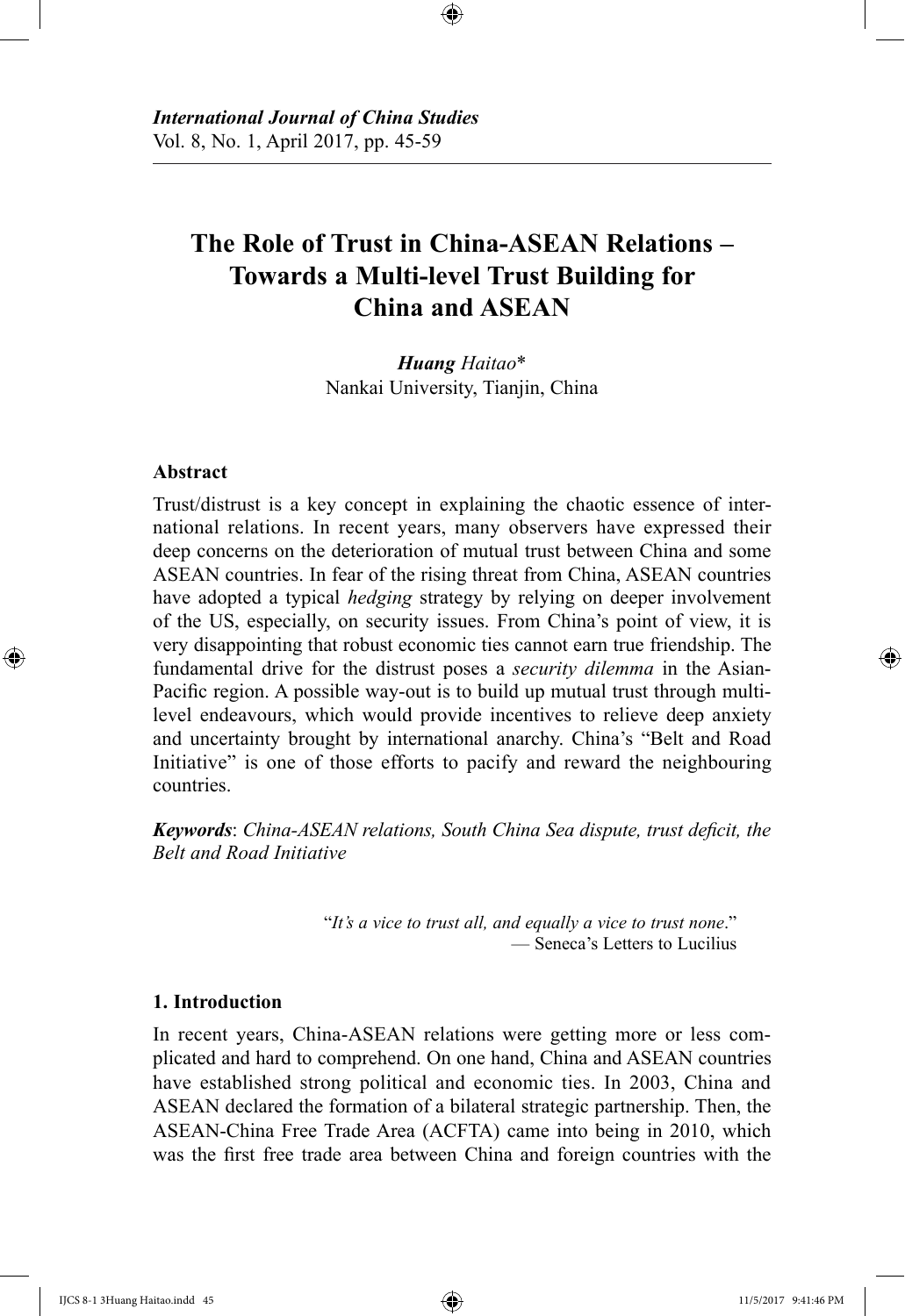largest population in the world. And with the rapid economic growth, China and its Southeast Asian neighbours have benefited a lot from the increasing volume of trade and investment. From 1991 to 2015, the bilateral trade volume between China and ASEAN has increased from 6,300 million to 472,000 million US dollars. China is now the No. 1 trade partner of ASEAN. Everything seems to be thriving and promising. On the other hand, observers of both sides realize that the "*Rise of China*" is a double-edge sword with ambivalent meaning – not only chances for further growth and development, but also "challenges" to be managed.

⊕

In the eyes of ASEAN member states, walking with a growing giant would never be easy. "China is already a strong competitor (to ASEAN states) in trade and attracting foreign investment" (Tongzon, 2005). Furthermore, China's firm will and steadfast actions to safeguard its rights on the South China Sea had been interpreted as signals to become increasingly "assertive" on territory and security issues (Thayer, 2011; Yahuda, 2013). Meanwhile, China is still promoting its "Good Neighbour" strategy with deep concerns about the impacts of the *rebalancing* strategy of the US and smaller countries taking advantage of the big power rivalry. Wang Yi, Minister of Foreign Affairs of China, said: "it is wrong for a small country to play a big one like that" when he was asked about the Philippines' request for arbitration in early 2016.1 Thus, both China and other ASEAN countries are unsatisfied with each other's certain behaviours.

Despite being a critical flashpoint, the South China Sea dispute is essentially a controversy occurring between China and some ASEAN claimants. Conflicts and confrontations have never been the mainstream nor the defining feature of China-ASEAN relations. However, the South China Sea dispute can be treated as a prism, through which we might witness a set of dispositional expressions from both sides. Moreover, this paper would like to argue that the hardcore of those expressions rests on a permanent inquiry area in International Relations, i.e. *distrust*. A series of key questions would be raised: Why is distrust playing the central role in undermining China-ASEAN relations? How do we understand the seemingly paradox between China's Good Neighbour policy and the South China Sea assertiveness in the light of *trust deficit*? What are the implications of China's *Belt and Road Initiative* to ASEAN in terms of *trust-building*?

This paper aims to answer those questions by first presenting a brief summary of the evolution of China-ASEAN relations in the past decades, focusing on the status of mutual trust between the counterparts. The next section focuses on analyzing trust deficit in international relations, especially *vis-à-vis* the rise of China as the general background. This paper will explore the rationale for trust-building and assess the efforts made by China in the last section.

⊕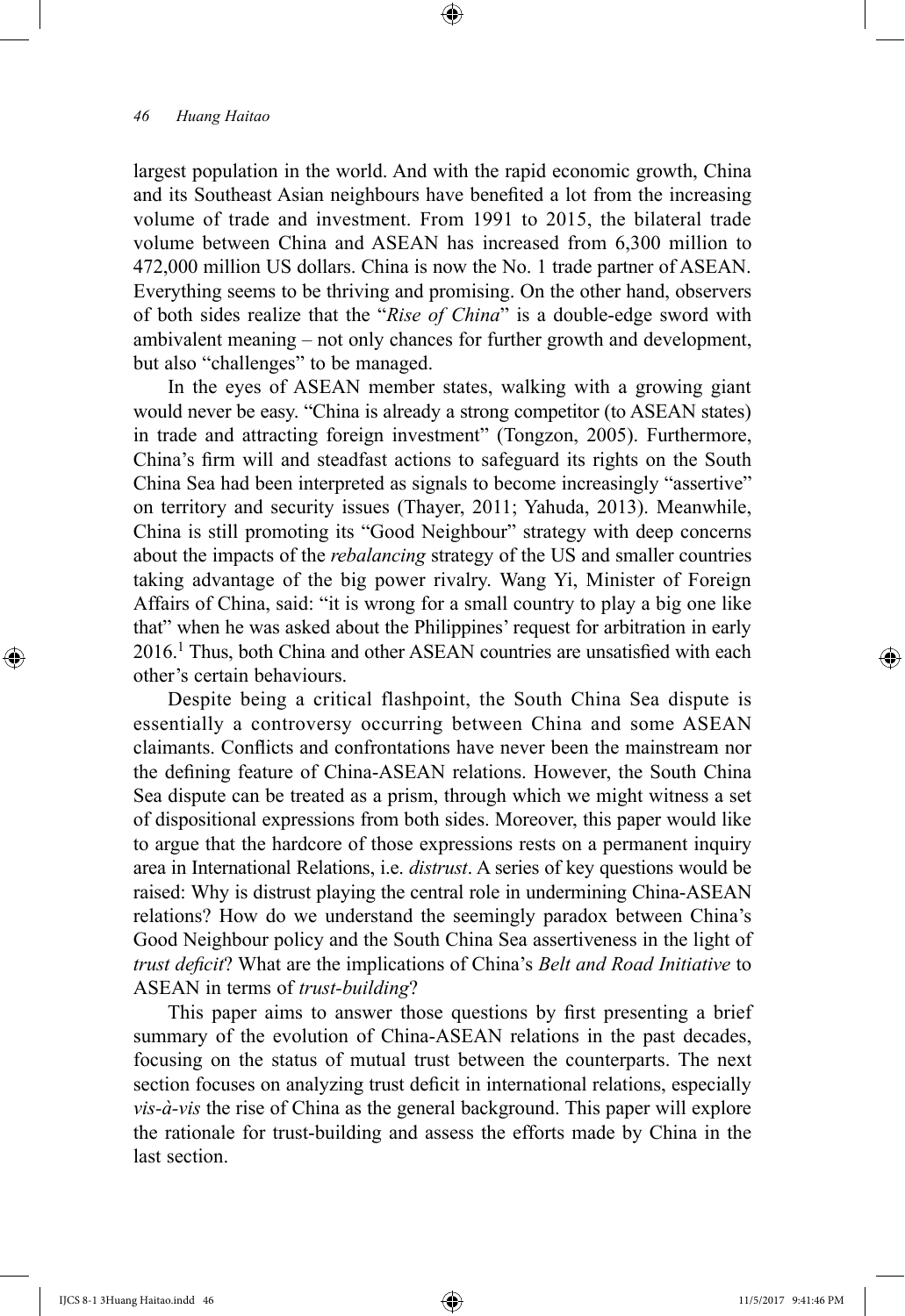#### **2. China-ASEAN Relations and the Evolution of Mutual Trust**

Following the establishment of the People's Republic of China, we have witnessed a dramatic transformation of bilateral relations between China and its neighbouring Southeast Asian countries. Trust has played a very important role in the course of interaction, which could shed light on our understanding of recent events.

⊕

## *2.1. Cold War Distrust and Suspicions*

In the Cold War era, the bipolar structure shaped the choice of the weak state in the region of Southeast Asia. The establishment of the Association of Southeast Asia (ASA) in 1961 was one of the choices. ASA was the first integrating effort of Southeast Asian statesmen who was inspired by European regionalism. Up till now, the concept of regionalism is still playing a central role in the recent development of ASEAN Community. In August 1967, those founding fathers of ASEAN, who came from Indonesia, Singapore, Thailand, Philippines and Malaysia, gathered at Bangkok and declared another great leap of Southeast Asian regionalism. The efforts of integration and regionalism have been highly appraised for decades. However, none of us should deny that what made those relative weaker and smaller countries united together was mainly because of their fundamental security concerns.

In the heyday of the Cold War, nearly all the major experiments and practices of regional integration around the world had derived from the physical and psychological concerns of security under the pressure of bipolar competition. Regional integration provides an option for those weaker and smaller countries to get stronger by pushing them to have closer and tighter relations. Being regarded as the military and ideological adversary to the West, China was also considered as the principal source of threat towards Southeast Asian countries in the Cold War era. China loomed as a malign force to the north, where communist cadres plotted to export ideology and revolution to the rest of Asia. Therefore, the tension between the two blocs was maintained at such a high level. In the 1960s, to a large extent, the ASA and ASEAN countries were playing an overlapping role of the SEATO members, which had been an alliance partner of the US in this region. From China's point of view, "it was difficult or pointless to distinguish ASA activities with SEATO activities" (Pollard, 1970: 245). The starting point of interaction between China and ASA, the forerunner of ASEAN, rested on deep security concerns and mutual strategic distrust.

Since US president Nixon's ice-breaking visit to Beijing in 1972, the relationship between China and ASEAN countries had also been reshaped by the *Rapprochement*. But even in the era of the Sino-US "honeymoon"

⊕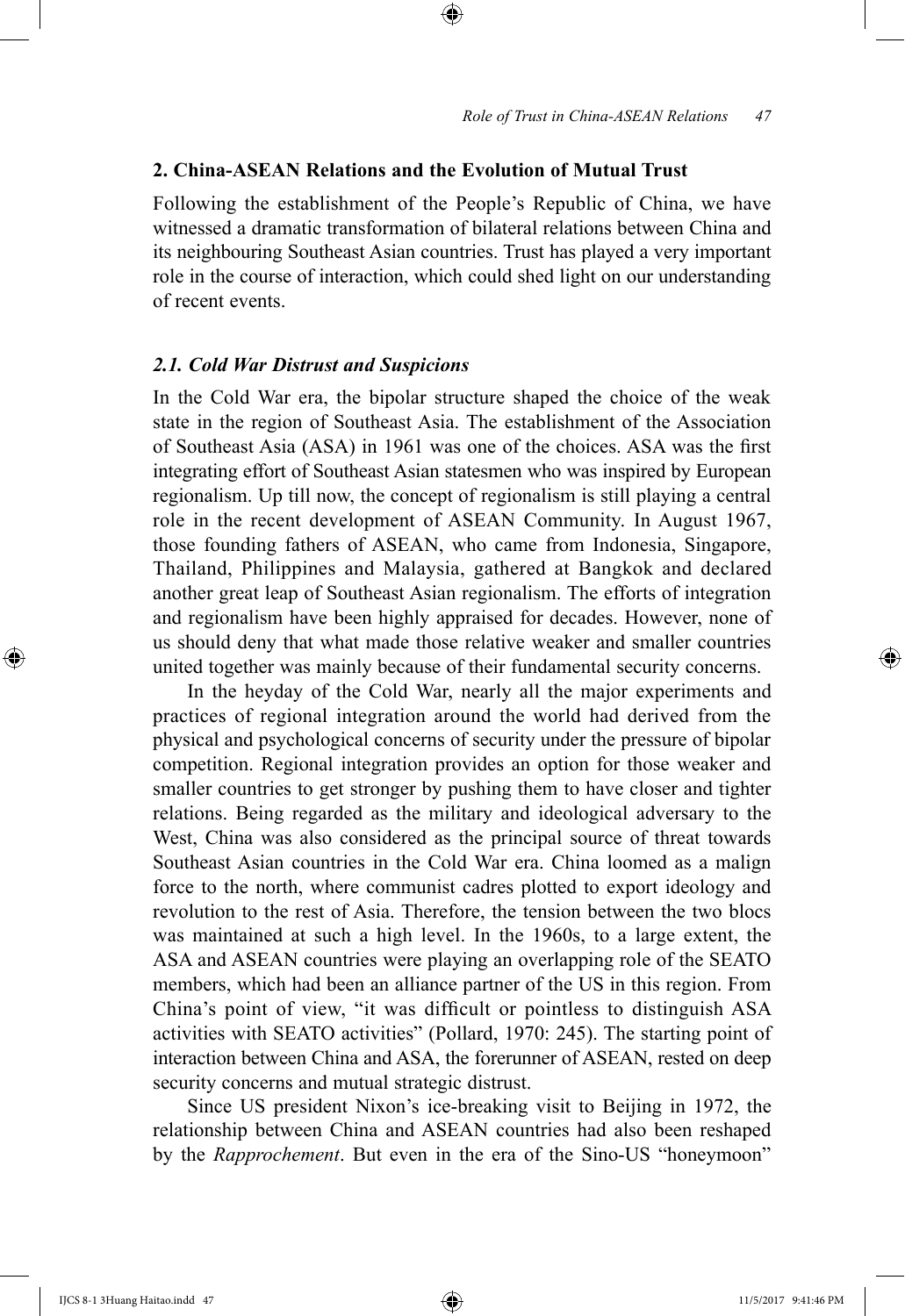through the early 1970s to late 1980s, ASEAN or especially some of the ASEAN countries were still very cautious about developing bilateral relations with China. On one hand, Malaysia, the Philippines and Thailand established diplomatic relations with China in succession in the mid-1970s. China, US and ASEAN members had actually established an "alliance in convenience" to counter the threats from the Soviets and anothter regional power, Vietnam. On the other hand, the Southeast Asian countries were keeping an eye on China's involvement in the affairs of Cambodia. The Kuantan Principle, issued in 1980, reflected the deep concerns of ASEAN members toward China (Ngeow, 2016).

⊕

## *2.2. Post-Cold War Engagement and Cooperation*

To put it shortly, the Cold War distrust towards China is a mixture of strategic conflicts and ideological rivalries. Only after the collapse of the Soviet Union and following the end of the Cold War, and especially after Deng Xiaoping's push for further reform and open policy in the early 1990s, the low-trust stalemate was broken up by the stimulus of rapid economic growth in China. With the normalization of bilateral relations between China and ASEAN in the early 1990s, economic ties were booming and political relations also advanced rapidly. From the 1990s onward, China has established profound connections with ASEAN countries. China had participated more and more in regional institutions, including the ARF (ASEAN Regional Forum), ASEAN+1, and ASEAN+3, to show and prove its sincerity and goodwill to its neighbours. In 1996, after years of efforts, China was granted full dialogue partnership status with ASEAN. Meanwhile, with the successful enlargement of ASEAN, some traditional partners of China joined this regional community, which created a peaceful and harmonious atmosphere in the region.

Actually, China took the initiative to improve its relations with its neighbours. The Asian Financial Crisis in 1997 was another key turning point for bilateral relations. In the wake of the crisis, China adopted a proactive fiscal policy and pledged not to devalue the RMB. This decision put China under huge pressure. However, the pressure and hurt to China also won applause and confidence from its vulnerable and vacillating neighbours. China's risk-taking decision successfully built up a positive image. It was a major event that does help trust-building between China and ASEAN countries, which showed that China would like to shoulder burdens, to provider public goods, and to be a responsible partner to the region. At this time, China was no longer considered the malign force to export revolution, but the benign partner to export public goods.

Following the cooperation during the financial crisis, China and ASEAN shared a Golden era in the first decade of the new millennium. In fact, China

⊕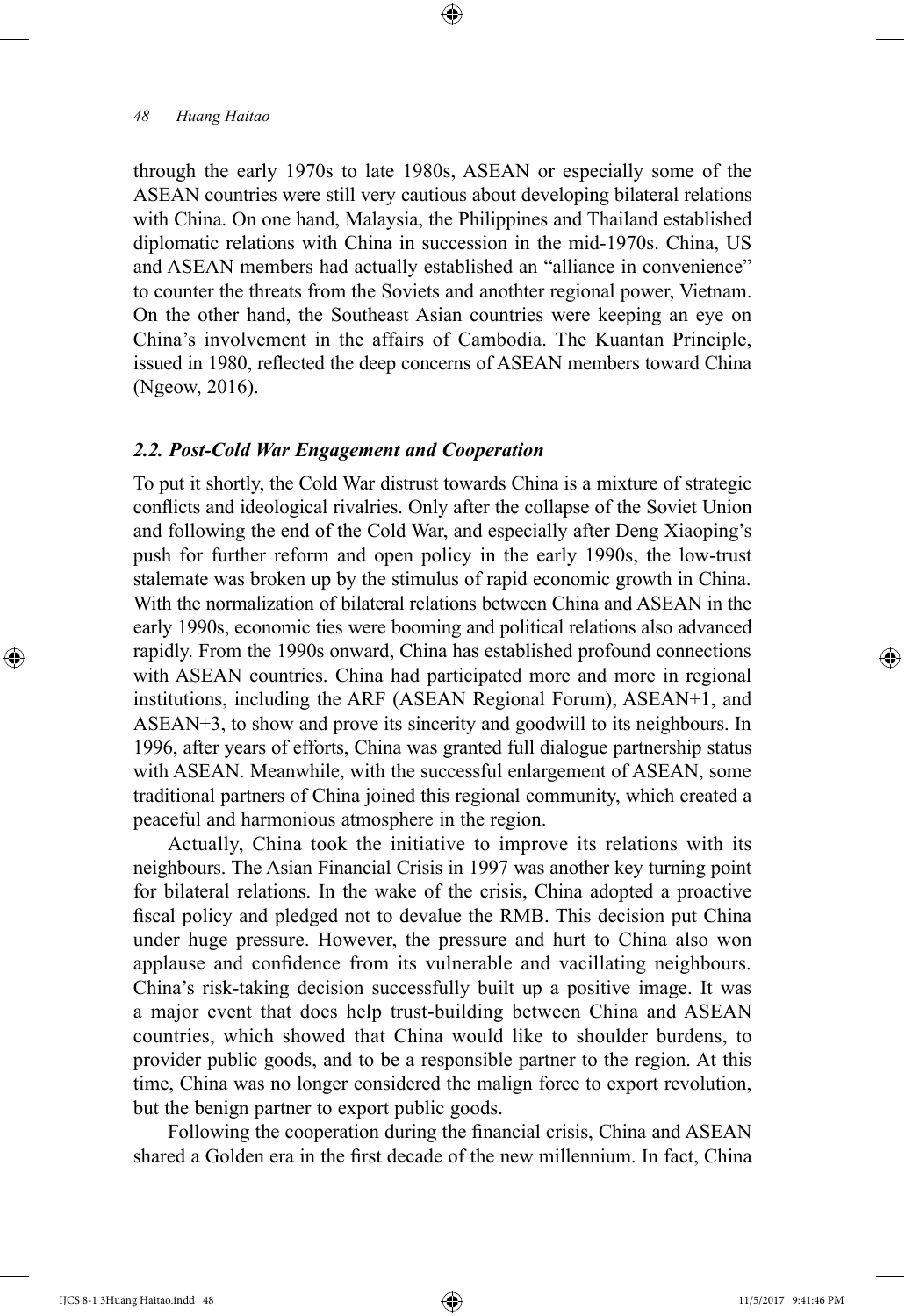#### *Role of Trust in China-ASEAN Relations 49*

and ASEAN entered a brand new phase in their history. The development of bilateral relations was actually not only resting in economic spheres but also reaching political and security domains. A series of critical achievements had been made. For example, both sides managed to control the emerging crisis in the South China Sea. In 2002, Chinese Premier Zhu Rongji and his ASEAN counterparts jointly signed the *Declaration on the Conduct of Parties in the South China Sea*. And in the next year, China joined the *Treaty of Amity and Cooperation in Southeast Asia* (TAC), which was regarded as a major step to build mutual trust with institutional approach (Cao, 2003). During this decade, with China expressing goodwill and participating in regional institutions, the status of mutual trust was improved to a significant extent.

⊕

## *2.3. Distrust and Re-emerging Tensions*

Following the onset of the global financial crisis in 2008, the rise of China was no longer a vision but has become a reality. Compared to the decline of the US and European countries, China's economic growth had been maintained at a relative high rate. In 2010, China's GDP surpassed Japan's, which means China overtook Japan as the second largest economy in the world. Frankly speaking, this event was a boost to the confidence of China. The Chinese government and public tend to revaluate their own role in the international system. Therefore, there was an academic debate on whether it was the time to change the long-term adherent foreign policy of "keeping low profile and biding their time" (韬光养晦). The thought that China should no longer be the follower but to "play positive roles" in international politics was also widely spreading in the political circle.

China has also been speeding up the process of its military modernization, especially the modernization of the People's Liberation Army (PLA) Air Force and blue-water Navy. In March of every year, the Chinese government would release its military budget for the year to the world. Though considered not fully transparent, the military expenditure growth of the PLA was around 10%–12% per year for the last five years. Following the US, China has the second largest military spending in the world now. With its strong engineering competence, China's plan for expanding islands in the South China Sea advanced rather smoothly, which was another big signal to demonstrate China's strong will to defend its territory and sovereignty in disputed waters. However, the great leap of military capability and new strategy in dealing with territorial controversies in the South China Sea became the newly revealed evidence to verify "China's threat" in the region.

The South China Sea issue had been a hot spot throughout 2013-2016. The conflicts at Huangyan Island (Scarborough Reef) and the arbitration of the International Tribunal for the Law of the Sea even worsened the situation for

⊕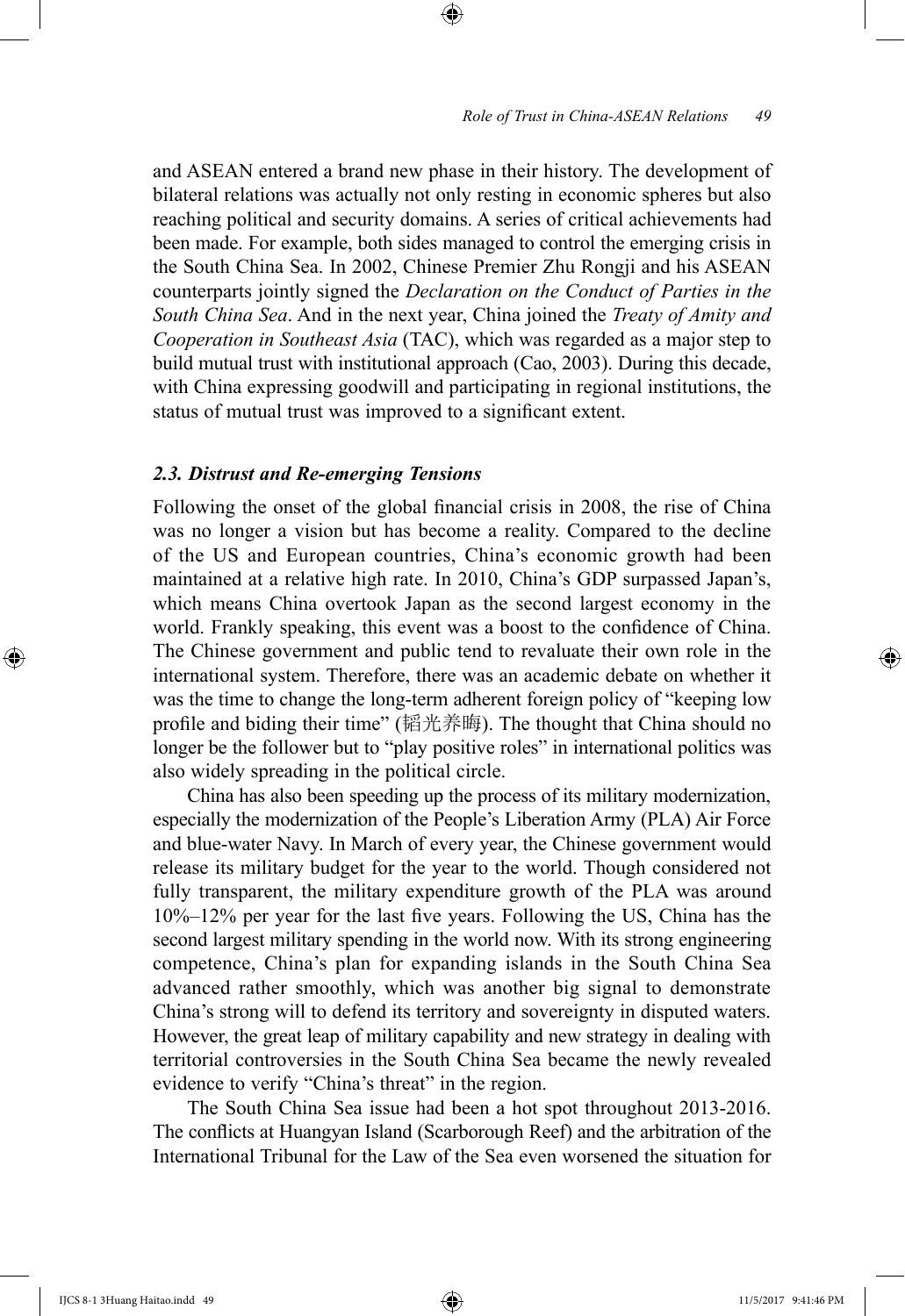a while. The increasing tensions made this region one of the most dangerous places in the world then. Fortunately, there is a dramatic downgrading of the tension after Rodrigo Duterte was elected as president of the Philippines in late 2016. With this about-face of the new Filipino government, the South China Sea dispute was frozen. But everybody knows that it is not a happy ending. This paper intends to point out that there is still a sort of "trust crisis" between China and certain ASEAN members.

⊕

#### **3. The Rise of China and the Rise of Distrust: Theoretical Perspectives**

Generally speaking, the impact of rising power to the world/regional security is a key area of inquiry in International Relations (IR) studies. Put more specifically, why is a rising power usually perceive as a threat and the target of distrust? There are divergent explanations towards this intractable question. In this section, this paper tries to figure out the problem and illustrate the correlation between the rise of a new power and the rise of distrust from its neighbours in Southeast Asia.

#### *3.1. The Trust Deficit in International Relations*

Theoretically, the short supply of trust between China and ASEAN countries is not a surprising phenomenon in international relations. On the contrary, trust deficit is a fairly common issue. Or, we have to say, it is quite ordinary in an anarchic international arena.

Trust deficit refers to international actors, in the course of interactions, who are always suspicious of each other's real intentions. The realist literature assumes that the defining feature of the international system is *anarchy*, which means there is no central authority to enforce laws on the international stage (Waltz, 1979). Therefore, without the mechanism of monitoring and punishment, it would be dangerous to trust other countries. As Machiavelli (2009: 39) argued in his masterpiece *The Prince*, "a wise lord cannot, nor ought he to, keep faith when such observance may be turned against him". Hans Morgenthau, a prominent realist, also pointed out that cheating is a quite normal phenomenon in international politics, since what states cherished most is pursuing national interests defined in terms of power. The neorealism theory went even further on this. Waltz argues that states feel uncertain of other states' intention and behaviour, which is boosted by the status of international anarchy. Mearsheimer suggested that it is impossible to ascertain the real intention of other states in an anarchical world. He made it quite clear that to offend and expand is the logical consequence of great powers in pursuing security. Since the enduring pursuing of power constitutes the dominant incentive of states, deception is just one of the instruments in the toolkit for

⊕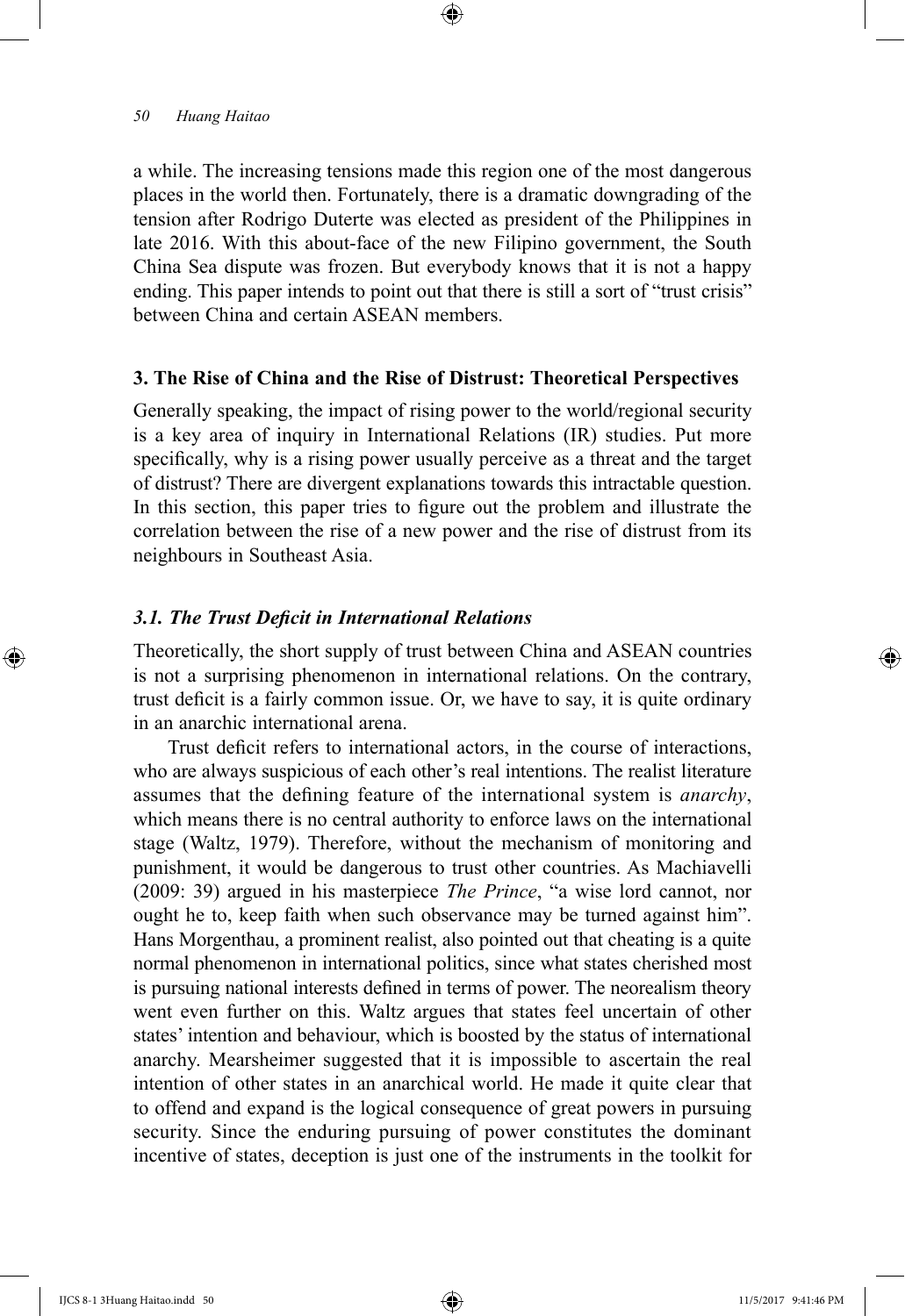gaining power. Furthermore, to be cheated may bring serious consequences in the anarchical international system, such as the Munich Conspiracy. Therefore, following the realist understanding, trust is very hard or even impossible to be achieved under the condition of anarchy in international relations.

⊕

Trust deficit is the precondition for a security dilemma, which is a logical inference to explain the behaviours of states. Since states tend to be suspicious of each other's intention and purpose, the increase of power on one part will automatically arose the fear of the other. "Many of the means by which a state tries to increase its security decrease the security of others" (Jervis, 1978: 169). Therefore, the relevant players will resort to certain measures to *balance* the impact of the power. Those measures usually include strengthening its own capability, which usually results in an arms race, or asking for help from other powers, which means to form an alliance. In the realists' mind, there is no room left for trust in international politics. What the ASEAN countries have done perfectly illustrates this model. "The small and medium-sized Southeast Asia states have all pursued a mixed and opposite strategy towards re-emerging China", which is known as strategy of *hedging*.

#### *3.2. Rising Power and the Rise of Distrust*

Having acknowledged the trust deficit as a background in international relations, the following question is why the increase in strength of China should raise the degree of distrust. There are mainly three types of answers to this question, i.e., the outgrowth of power politics, China's "aggressive" intentions, and the psychological imbalance of ASEAN states.

The first answer emphasizes that the rising distrust is the outgrowth of power politics. According to realists' prescription, a rising power is always dangerous for other actors in the system. The reason is that a rising power has not only temptation but also need to expand. "Power hates vacuum." As Martin Wight (1978: 144) puts it, "it is the nature of power to expand." Therefore, "realists view economic prosperity as a preliminary to expansion and war" (Schweller, 1999). The implication here is that no matter what kind of strategy the rising power adopts, benign or malign, the capability itself matters. "The strong do what they can, and the weak suffer what they must." Thucydides' logic, to a large extent, still applies at the present time. Therefore, as indicated by Walt (1990), the weaker state tends to keep an eye on the stronger one at all time and respond with suspicions, especially towards the rising power within geographic proximity. Regardless how benevolent the rising power shows to the rest of the world, rising distrust is always the byproduct as states grow wealthier and more powerful.

Contrary to the abovementioned thoughts, the second school argues that it is the "aggressiveness" or "assertiveness" that obliges the smaller

⊕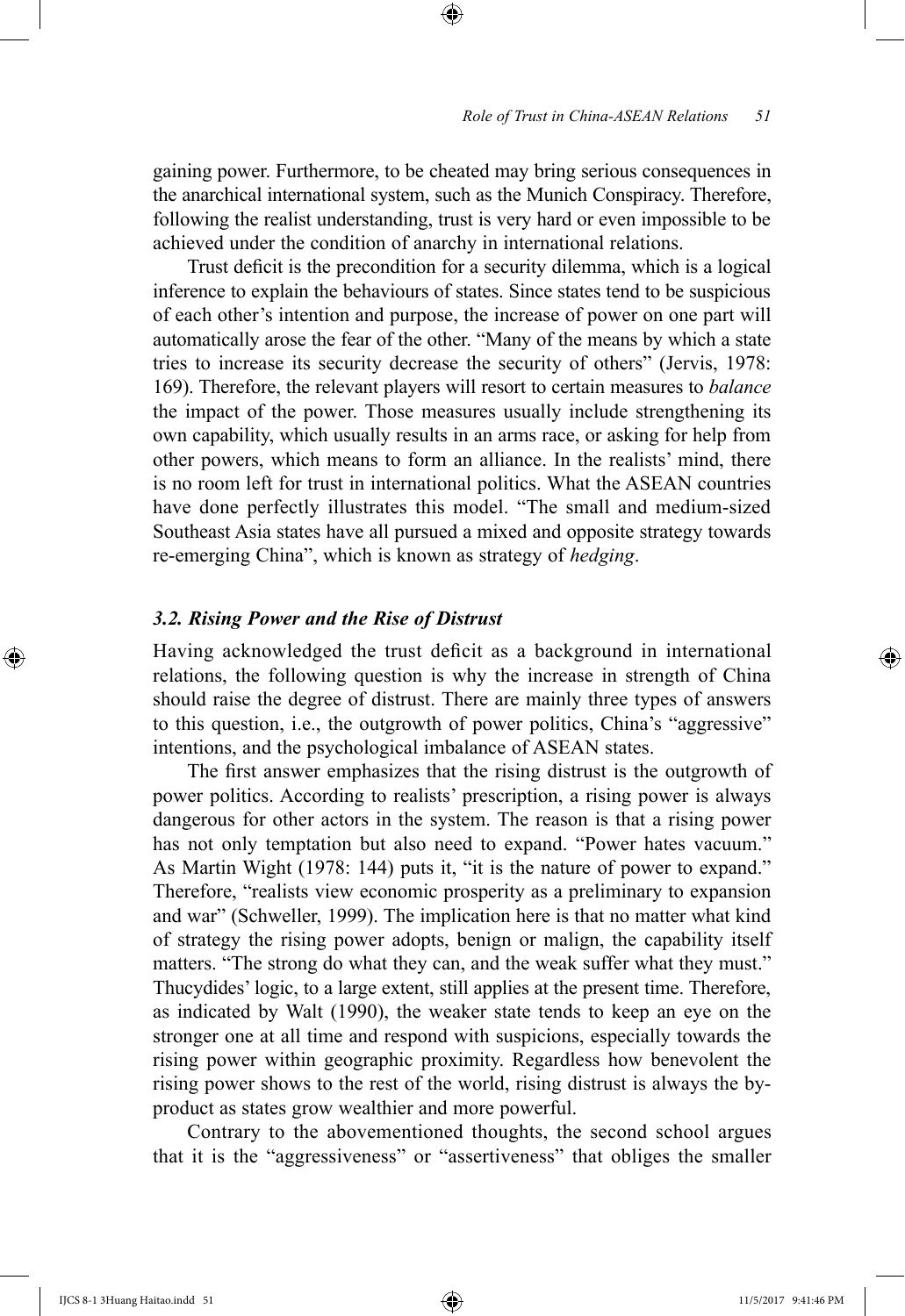and weaker states in Southeast Asia to doubt that whether China's Good Neighbour policy is a way of propaganda or just a camouflage. The scholars resorted to domestic factors, such as heightened nationalism and the central decision maker's preference and demands, to explore the essential dynamics for China's "tough" foreign behaviour (Yahuda, 2013). However, frankly speaking, to maintain a peaceful and stable environment is still the highest priority of China's foreign policy. China's approaches to the territorial and maritime disputes are conditioned by and contingent on several factors, such as the national goal of rejuvenating the Chinese nation, the US pivot to Asia and the interaction between China and other claimants (Zhou, 2016). Therefore, it's not so clear yet to identify which one is the cause and which one is the result.

⊕

The last answer resorts to the psychological imbalance of ASEAN states *vis-à-vis* the rapid growth of China and the changing structure of power in the region. The key element here is the perception. Power structure is the main source of the change in perception towards China. "ASEAN's traditional goal has been to prevent any outside power from acquiring too much influence over any country in the region or the region as a whole." (Acharya, 2003: 153) This strategy is called the "counter-dominance" of ASEAN. But with the increasing power of China, ASEAN countries perceive the threat and disorder despite there being no such dominance or attempt to dominate yet (Ji, 2012). It is quite interesting that the realist perspectives emphasise how the changing distribution of capability/power reshapes the perception of the international actors too. In other words, this is also a dispositional change at the psychological level. For the rise of China, ASEAN not only seeks economic support perceived to be crucial for the development of the region, but also worries about China's growing power and the possibility of Chinese domination over the region (Shekhar, 2012: 253). Hedging, therefore, has become the mainstream strategy through ASEAN. The most important feature of hedging is to keep the balance between the rising power, China, and the *status quo* power of the Asia-Pacific region, the US. Compared to China, the US has long been the dominant power in the region. From the perception of ASEAN countries, the US's preference and ambition are relatively clearer and predictable than a rising China.

All in all, power growth is likely the necessary prerequisite for distrust, but not a sufficient one. More and more scholars realize that the mechanism between rising power and rising distrust rests on the role of *uncertainty*. The policy implication for the ASEAN states is that "the relative limited resources and capabilities mean that they possess fewer options than the big powers to cope with threats and uncertainties under anarchy" (Kuik, 2016: 503). ASEAN's distrust towards China mainly derives from the uncertainty on where China will go. This model could better explain what happened during

⊕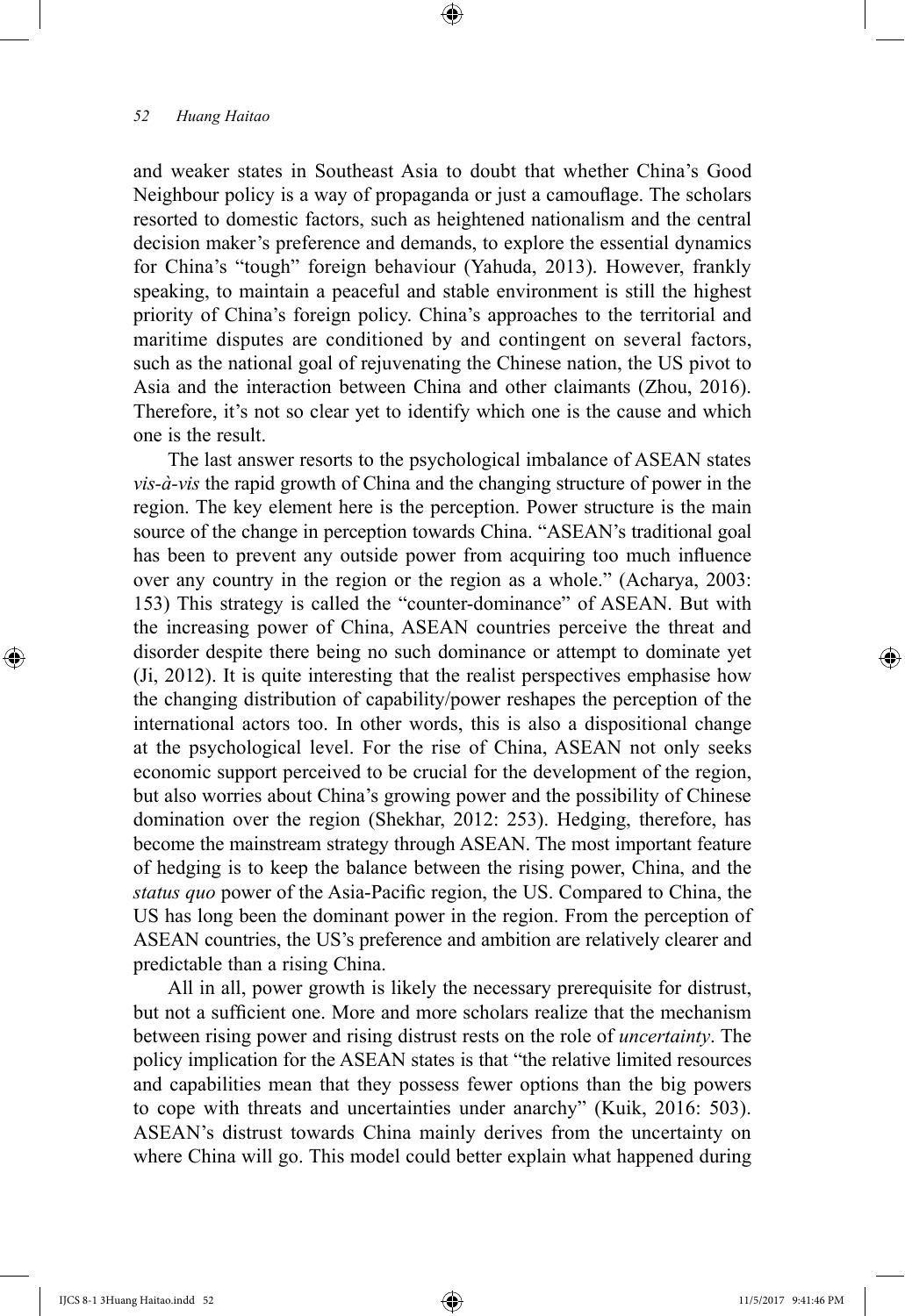the last decade. For the Southeast Asian countries, the prevailing strategy is *hedging*, which means to maintain robust economic ties with China and share the profit of rapid growth, while in the mean time standing closely with the US on security issues to make sure that they will avoid being undermined by the growing influence of China. This is a result of rational choice, but I have to point out that this is also a resource for the potential conflicts between China and the ASEAN countries.

⊕

# **4. Rationale for Multi-level Trust-building**

This paper argues that distrust is an outgrowth of power politics. It is impossible to eliminate but can be managed. There is still a rationale for trust building. This section addresses an effort of a multi-level strategy to promote mutual trust between China and ASEAN.

# *4.1 Generating Necessity of Trust*

With the realist perspective, it seems that there is no chance to escape from the trust deficit. We have to admit that distrust is a common phenomenon in international relations, but we can still find clues from other social scientific studies, which focus on how to ameliorate the condition and relieve the obstacles.

For Liberal Institutionalism, international institutions would relieve the negative effects of international anarchy. In the literature of Sociology and Economics, trust is regarded as an invisible institution, which is a very important constituent in fostering cooperation and facilitating interaction in the domestic community. The function of trust in society is to reduce transaction costs and increase expected gains. With the modification of the standard Prisoner's Dilemma (PD), we get the Trust Game (TG) (illustrated in Figure 1). TG is similar to a PD in that individually rational choices by two players lead them to a Pareto deficient outcome. It explains how to build trust between two rational actors. In the PD game defection is always superior to cooperation, no matter what one's partner does. Therefore, defection is the

| Figure 1 Trust Game |  |  |  |
|---------------------|--|--|--|
|---------------------|--|--|--|

|          | Player 2 |           |           |
|----------|----------|-----------|-----------|
|          |          |           |           |
| Player 1 | C        | 1, 1      | $-1, e_2$ |
|          | Ð        | $e_1, -1$ | 0, 0      |

⊕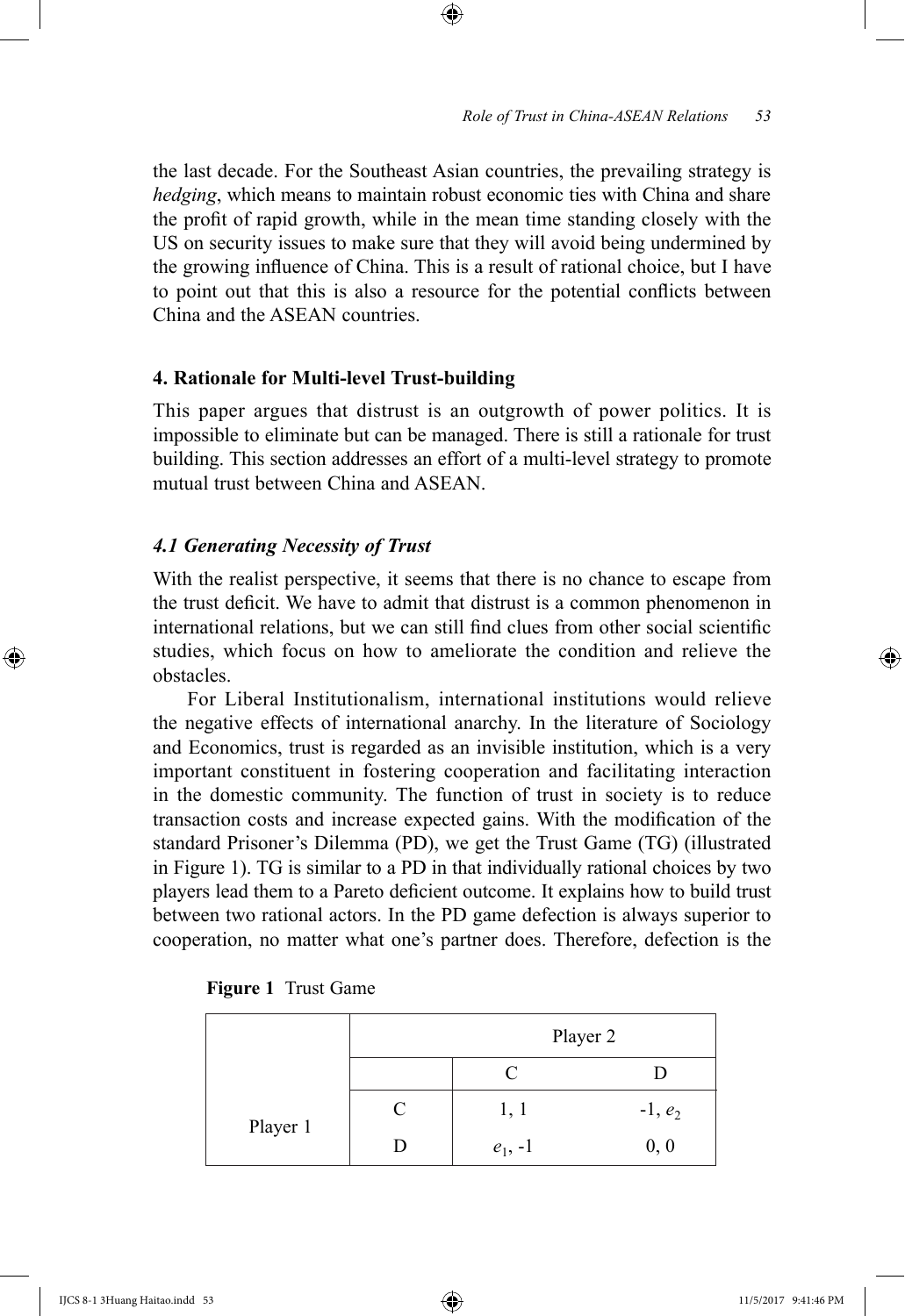dominant behaviour for each player in the PD game. In the TG game, the payoff of Defection is marked as *e*. The optimal solution of the Trust Game is a result of the comparison of the payoff of 1, -1 and *e*. It means that the choice of Cooperation (C) or Defection (D) depends on the comparison of the payoff it yields. When *e* is close to 1, or even greater than 1, defection would be the choice of players. On the contrary, when *e* is less than 1, or even less than the cost to be deceived (-1), cooperation is more likely.

⊕

The necessity of trust is closely related to this payoff. In reality, for the states in international relations, what the statesmen should do is to measure the payoff of two options: one is that of distrust  $(D)$ , another is to trust  $(C)$ . To distrust may mitigate risk of deception, but the negative gain would be increasing tension, even leading to conflicts or wars. To trust may create a positive and harmonious atmosphere for cooperation, but there is a risk of future subordination to its counterpart. That the state decides to trust (risk-taking) is when the risk of subordination is far less than the risk of confrontation or be taken advantage of.

Actually, the necessity of trust is very strong for both China and its ASEAN counterparts. On one hand, from the perspective of China, the *hedging* strategy is actually a thorn which hinders the establishment of more harmonious relations with its neighbours. On the other hand, China is unsatisfied with an emerging strong security and military alliance/partnership in front of its south gate. What China needs most is a stable and peaceful environment for further development. This is the central task of China's foreign policy for now. To increase trust will be a critical method to achieve this aim. China was suspicious of some neighbouring countries' intentions of inviting the US to interfere in the South China Sea disputes and other relevant issues. Not surprisingly, the involvement of the power outside the region would play the role of triggering the nationalism of China, which could explain why China behaved so "assertively" in the South China Sea Dispute. This is to safeguard China's security parameter and to partially meet the demands of its domestic nationalism. From the perspective of ASEAN countries, it is dangerous and unwise to have a big giant as an adversary. Furthermore, increasing military and security dependency on the US would increase the abovementioned dangers. The traditional wisdom is to keep a balance between the regional powers. The Philippines' South China Sea strategy under the Aquino III administration was a salient counter example to this wisdom.

Therefore, to generate and clarify the necessity of trust is not as impossible as some scholars argued. What we should do is to switch positions and consider the demands of the other, then the situation would be clearer. The thing left is how to deal with the uncertainties in the process of initiating mutual trust.

⊕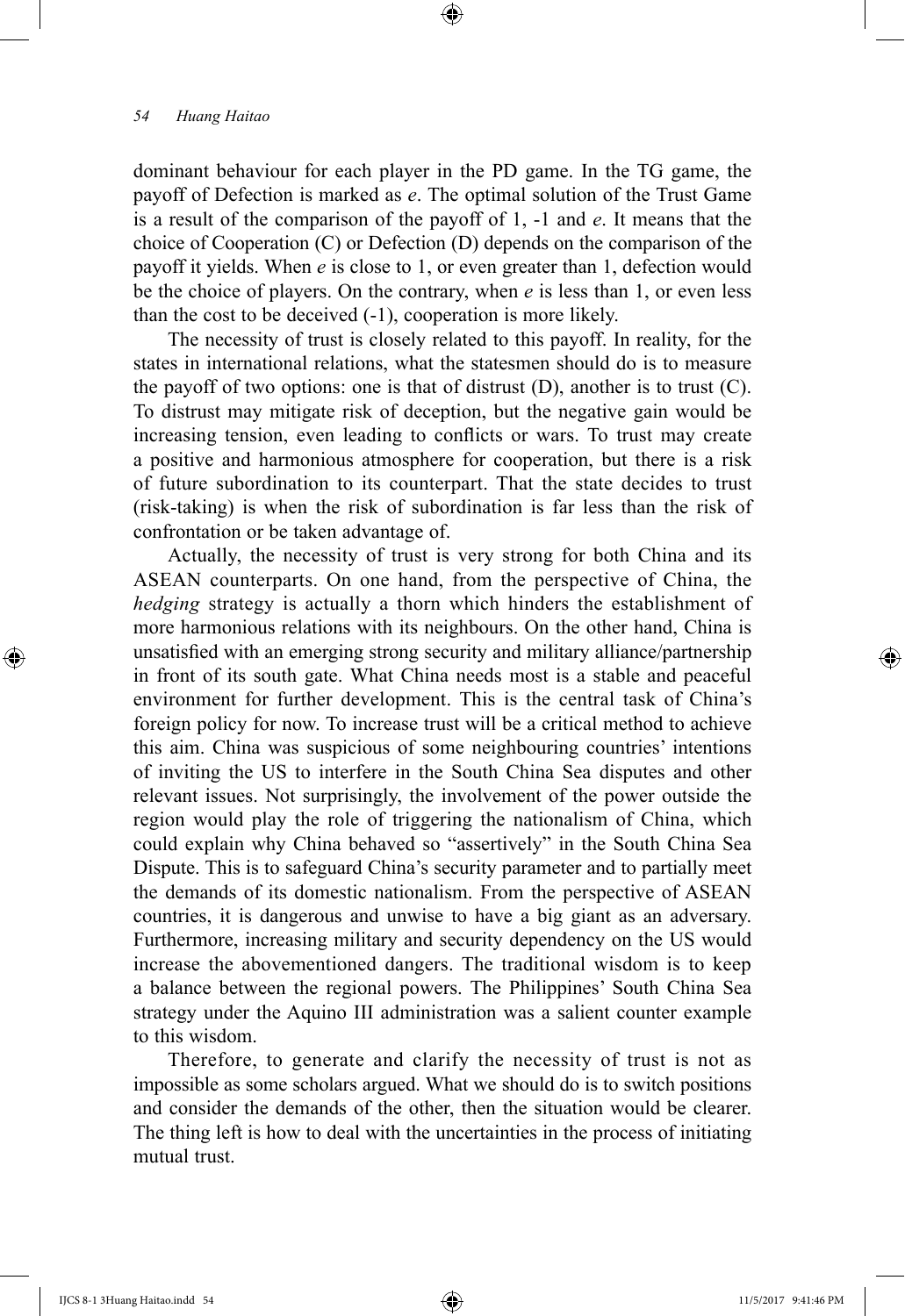#### *4.2 Multi-level Trust Building*

This paper would like to propose a strategy of multi-level trust building. After clarifying the necessity of trust for both sides, the main obstacle is the uncertainty in the development of bilateral relations. As the smaller and weaker one in the relationship, ASEAN countries actually have more to be concerned about, from military disadvantage to losing economic autonomy. As the stronger one in the relationship, China is concerned about these neighbouring countries leaning too much on the power outside of the region, which would impede its own rising process. Honestly speaking, China has a bigger incentive to build trust with these smaller partners.

⊕

Since Xi Jinping came to power in 2012, China has gradually changed the priority of its foreign strategy. In October 2013, President Xi held a conference on diplomatic work. He said that China would strive for a sound neighbouring environment for its own development and seek common development with neighbouring countries. This is not a propaganda but what China is really concerned about. According to Xi, "the neighbouring region has major strategic significance." The strategic goal of China's diplomacy with neighbouring countries is to serve the cause of national rejuvenation, for which China must consolidate its friendly relations with neighbouring countries and make the best use of the strategic opportunities China now has (*Xinhua*, 2013). It is quite clear that to build trust with the neighbouring countries fits the national interest of China.

The multi-level trust building involves several interrelated dimensions. The assumption of trust building is that trust is a psychological phenomenon, which reflects the judgment of the preference of the rational actors in the interaction. Put more specifically, trust building can be treated as a process of decision making. The rational actors will not only assess the payoffs between trust and distrust, but also be influenced by the social interaction, which involves dispositional and perceptional considerations. In extant literatures, trust is a continuum, with functional cooperation as one end and interpersonal bonding as another end (Booth and Wheeler, 2008: 229). Therefore, trust building requires at least two parts, one is the functional level building, and the other is the emotional level building.

The role of functional level building is to demonstrate the necessity of trust and to reduce uncertainty of interaction. "One strategy for reducing social uncertainty in exchange situations is to form committed relations with particular partners." (Cook et al., 2005: 124). In previous studies, there are many approaches to form such relations. For example, the increase of interdependence will raise the cost of defection for both sides, which can be seen as an effective form of committed relations. Meanwhile, the emotional level building involves ways to increase mutual understanding and positive

⊕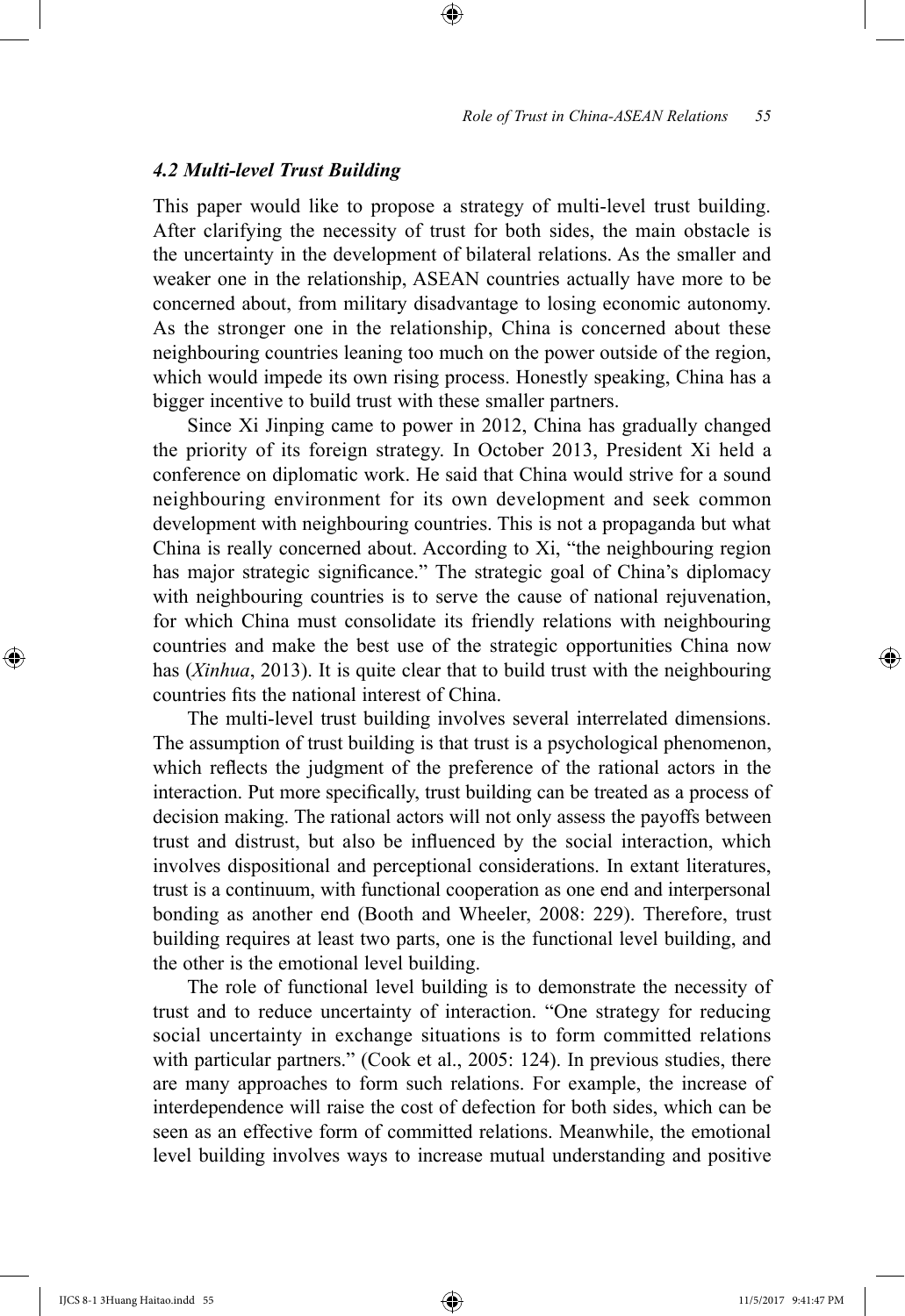feelings between the trustors and trustees. For example, intensive people to people exchanges, to some extent, will help build up foundations to understand each other's real interests and intentions. The multi-level trust building process will help China and ASEAN countries to have a stable and healthy relations in the future, and China's Belt and Road Initiative can partially fulfil this aim.

⊕

#### *4.3 Implications to the Belt and Road Initiative*

With the perspective of multi-level trust building, the Belt and Road Initiative will find its most effective way to work. Generally speaking, China's "Belt and Road Initiative" is now becoming a pressing national strategy. The top leaders of China are strongly pushing for the initiative to be accepted by the relevant countries. Actually, there so many interpretations of the meaning of this immense project. Two different versions are often bandied about. On one hand, the relevant countries, especially those cash-strapped developing countries are expecting the possible investment and the technology transfer from China. On the other hand, many people also expressed their anxieties towards this thematic ambiguous proposal of China. Some think that China wants to build a sphere of influence, or to pursue a Chinese version Monroe Doctrine through this project. Moreover, others also considered this project as a signal that China is eager to output its own overcapacity and readjust industrial structure, and the industrial investment would aggravate competition among the regional members. Apparently, beneath the enormous economic benefits and opportunities in infrastructure construction, the distrust is still there to hinder further cooperation.

It is very clear that the Belt and Road Initiative should take trust building as its central task in advancing cooperation between China and ASEAN countries. To achieve this goal, China should not only consider the benefit of the initiative but also how to increase the interdependence rather than unilateral dependence in China-ASEAN relations. To bind both sides in the process for the long run would generate necessity of trust and raise the price of deception. The rational foundation is the hard core of trust relations. Besides economic interdependence, there should also be an indigent of military/security confidence-building mechanism included, which means that security cooperation should be considered in the blueprint for the Belt and Road Initiative. Recent news show that China and ASEAN are working on a draft of a Code of Conduct (COC) in the South China Sea. The COC can be considered as one of such mechanisms to ensure it is self-binding for each side in the dispute. To some extent, a successful COC would enhance mutual trust among all parties. In the dispositional part of trust building, the people-to-people exchanges have been raised as one of the most important constituents in the Belt and Road Initiative. However, this is the most difficult

⊕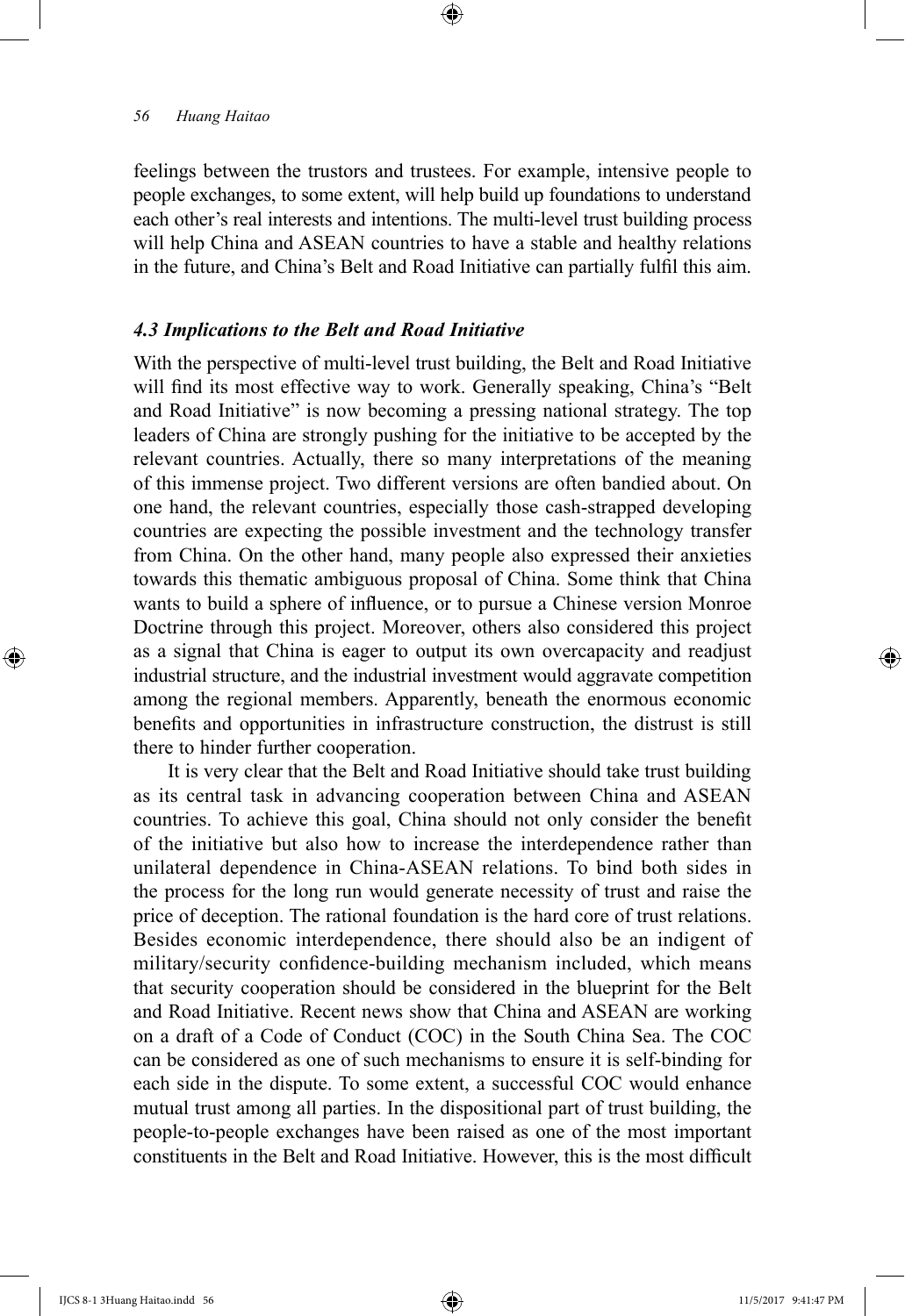part in trust building. The fact is that exchanges can only be the necessary condition for fostering understandings of people (民心相通). Under certain conditions, the more interaction, the more distrust. Though the Belt and Road Initiative can provide more chances for communication and interaction, the ultimate goal of exchanges should be to set up a kind of regional identity, which would yield continuous dynamics for mutual trust. All in all, to build trust, the Belt and Road Initiative does and will focus on how to reward and pacify the neighbouring countries.

⊕

# **5. Conclusion**

⊕

At this moment, South China Sea dispute is the only dispute between China and ASEAN countries. The mainstream of bilateral relations is quite healthy. But the potential threats are always there. The South China Sea dispute reflects the conflicting interest and, more importantly, the distrust derived from the rise of China. And distrust plays a very critical role in shaping China-ASEAN relations. In the realist literature, distrust is inevitable in an anarchic international system. But realists are partially right. The fallacy of realism is not the way of its reasoning but the self-fulfilling prophecy. If we do not want to believe others, the result would be even worse. And if we adopted a laissez-faire attitude towards the trust deficit, it could become a serious problem. Therefore, treating trust as a result of decision making under the condition of incomplete information might be achieved by the rational actors with dispositional preference.

The Belt and Road Initiative encompasses the strategic thinking of China. The central idea of the project is to foster cooperation in various areas, namely five connectivity: policy communication, road connectivity, unimpeded trade, monetary circulation and understanding between peoples. But in reality, the cooperation-oriented initiative encounters a variety of challenges. Distrust is the main drive of those challenges. For ASEAN countries, people would like to interpret the meaning of certain behaviours of China by some perditions based on the traditional strategic mind. But a defensive reaction of ASEAN countries might be considered as an expression of aggressive intentions, and vice versa, the same story happening to China. And only by taking trustbuilding as one of the main approach can this initiative be really accepted by the relevant countries and contribute to the good image of China as well as the prosperous and peaceful future of the region.

# **Acknowledgement**

The author thanks the Institute of China Studies, University of Malaya, and Dr. Ngeow Chow Bing for their invaluable advice and generosity. This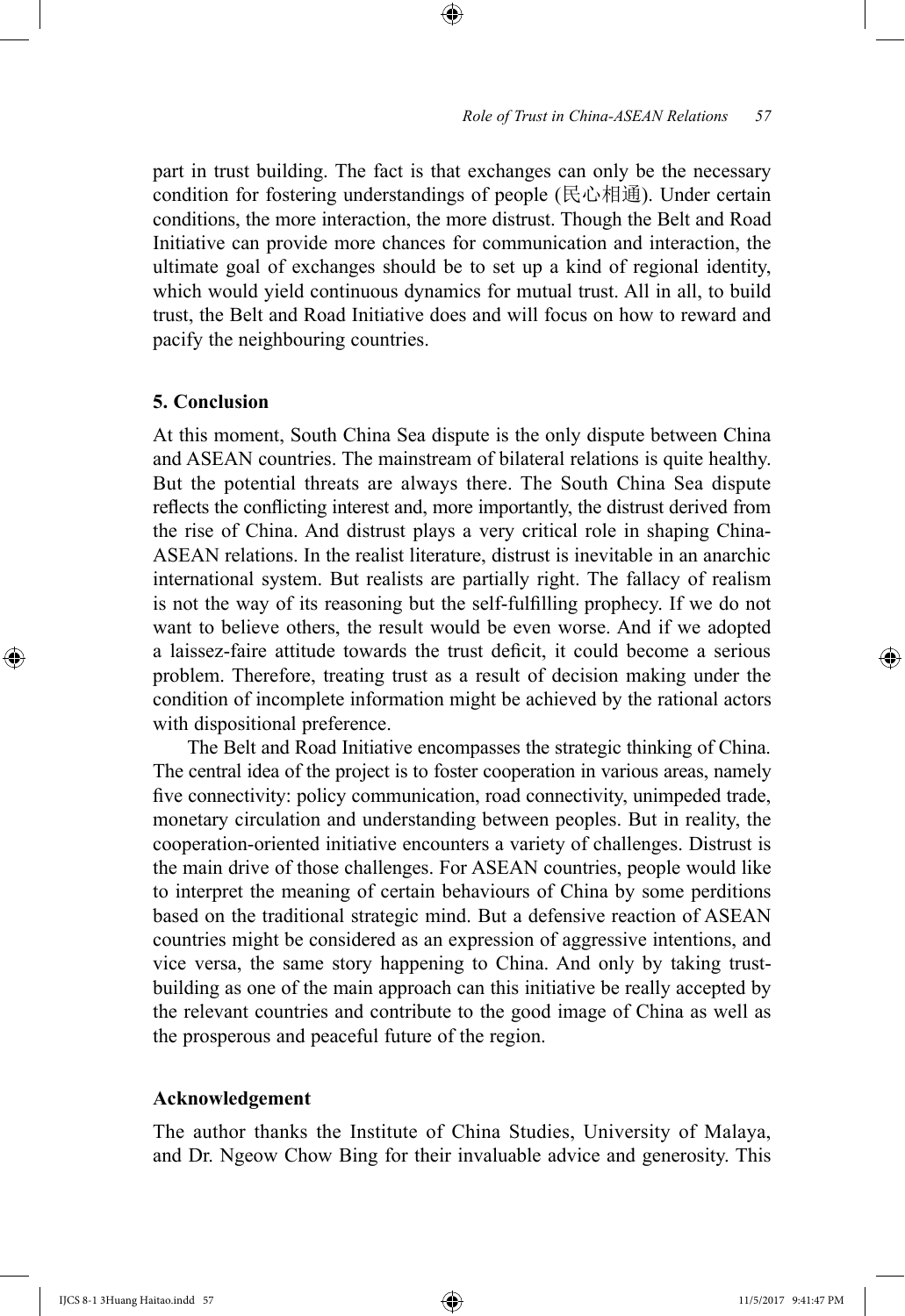paper is also supported by the "Fundamental Research Funds for the Central Universities" of Nankai University.

⊕

#### **Note**

Huang Haitao 黄海涛 is associate professor with the Department of Internal Relations, Nankai University, Tianjin, China. He received his PhD in Political Science in 2009. His research interests include IR theory, China's foreign policy and China-US relations. He can be reached at <huanght@nankai.edu.cn>.

#### **References**

⊕

- Acharya, Amitav (Winter 2003/2004), "Will Asia's Past Be Its Future?" *International Security*, Vol. 28, No. 3, pp. 149-164.
- Axelrod, Robert (1984), *The Evolution of Cooperation*, New York: Basic Books.
- Booth, Ken and Nicholas Wheeler (2008), *The Security Dilemma: Fear, Cooperation and Trust in World Politics*, London: Palgrave Macmillan.
- Cao Yunhua (2003), "On China's Entry into Treaty of Amity and Cooperation in Southeast Asia", *Southeast Asian Studies* (*Dongnanya Yanjiu*), No. 6.
- Cook, Karen S., Toshio Yamagishi, Coye Cheshire, Robin Cooper, Masafumi Matsuda and Rie Mashima (2005), "Trust Building via Risk Taking: A Cross-Societal Experiment", *Social Psychology Quarterly*, Vol. 68, No. 2, pp. 121-142.
- Jervis, Robert (1978), "Cooperation Under the Security Dilemma", *World Politics*, Vol. 30, No. 2, pp. 167-214.
- Ji Ling (2012), "Out-of-balance of the Power Structure and Psychological Expectation: The Issue of Trust in China-ASEAN Relations", *Nanyang Wenti Yanjiu* (*Southeast Asian Affairs*), No. 1.
- Kuik, Chen-Chwee (2016), "How Do Weaker States Hedge? Unpacking ASEAN States' Alignment Behavior towards China", *Journal of Contemporary China*, Vol. 25, No. 100, pp. 500-514.
- Machiavelli, Niccolo (2009), *The Prince*, trans. W.K. Marriott, New York: Chartwell Books.
- Mearsheimer, John (2014), *The Tragedy of Great Power Politics* (updated 1st edition), New York: W.W. Norton & Company.
- Morgenthau, Hans (1965), *Politics among Nations: The Struggle for Peace and Power*, 3rd edition, New York: Alfred A. Knopf.
- Ngeow Chow Bing (2016), "Maritime Silk Road and China-ASEAN Relations", *Zhongguo Pinglun* (*China Review*), No. 218, pp. 46-52.
- Pollard, Vincent (1970), "ASA and ASEAN, 1961-1967: Southeast Asian Regionalism", *Asian Survey*, Vol. 10, No. 3, pp. 244-255.
- Schweller, Randall (1999), "Managing the Rise of Great Powers: History and Theory", in Alastair Iain Johnson and Robert S. Ross (eds), *Engaging China: The Management of Emerging Power*, New York: Routledge, pp. 1-32.
- Shekhar, Vibhanshu (2012), "ASEAN's Response to the Rise of China: Deploying a Hedging Strategy", *China Report*, Vol. 48, No. 3, pp. 253-268.

IJCS 8-1 3Huang Haitao.indd 58 11/5/2017 9:41:47 PM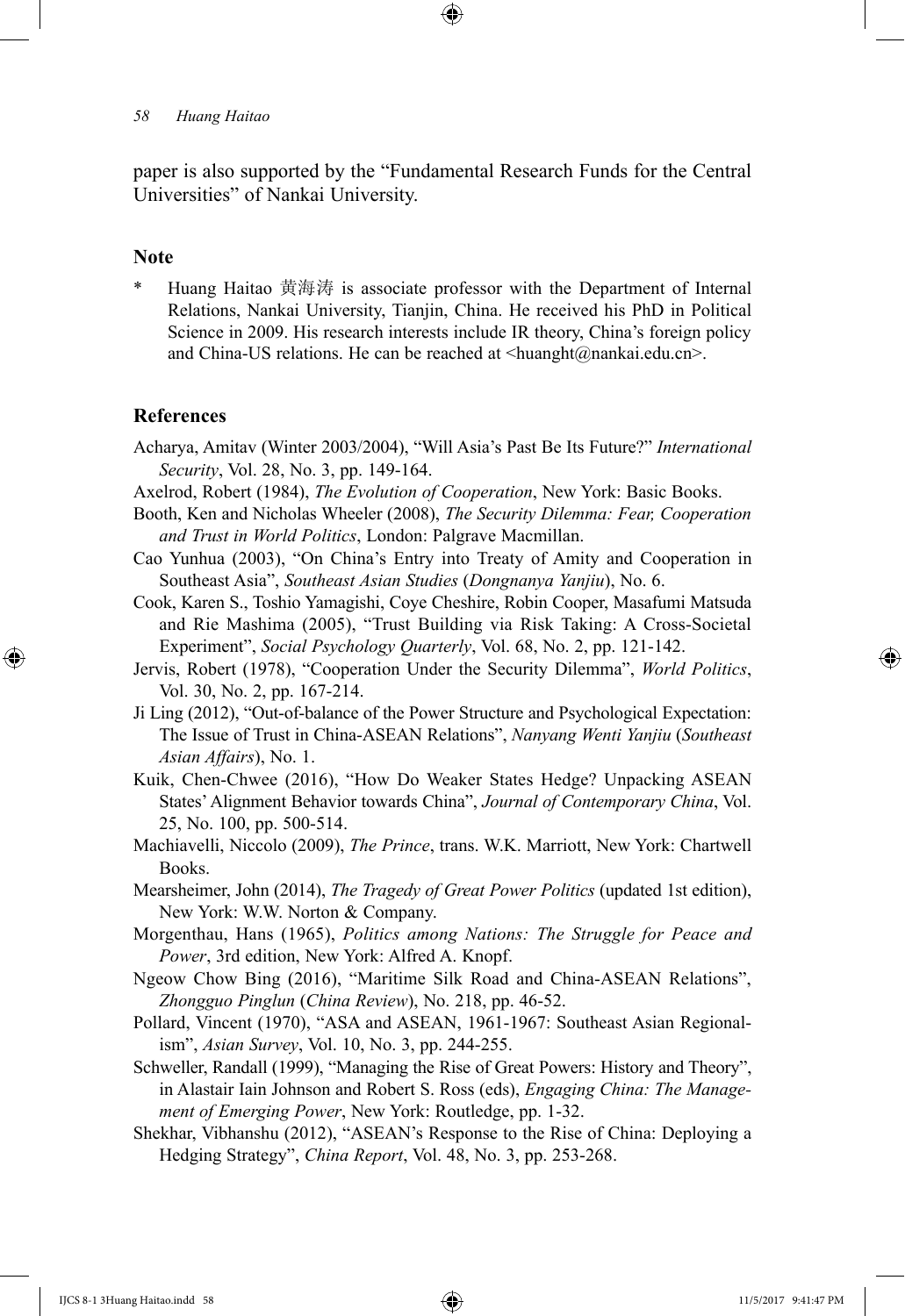Thayer, Carlyle (2011), "Chineses Assertiveness in the South China Sea and Southeast Asian Responses", *Journal of Current Southeast Asian Affairs*, Vol. 30, No. 2, pp. 77-104.

⊕

- Tongzon, Jose (2005), "ASEAN-China Free Trade Area: A Bane or Boon for ASEAN Countries?", *The World Economy*, Vol. 28, No. 2, pp. 191-210.
- Walt, Stephen (1990), *The Origin of Alliances*, Ithaca, NY: Cornell University Press.
- Waltz, Kenneth (1979/2010), *Theory of International Politics*, Long Grove: Waveland Press.
- Waltz, Kenneth (2008), "Conflicts in World Politics", in Kenneth Waltz, *Realism and International Politics*, Oxford: Routledge.
- Wang Yi (2006), "Speech at CSIS, Washington, D.C.", 25 February, available at <https://www.csis.org/events/statesmens-forum-wang-yi-minister-foreign-affairsprc>.
- Wight, Martin (1978), *Power Politics / Martin Wight*, edited by Hedley Bull and Carsten Holbraad, Leicester: Leicester University Press.
- *Xinhua* (2013), "Xi vows to build better ties with neighboring countries", 26 October, available at <http://www.china.org.cn/china/2013-10/26/content\_30410923.htm>.
- Yahuda, Michael (2013), "China's New Assertiveness in the South China Sea", *Journal of Contemporary China*, Vol. 22, No. 81, pp. 446-459.
- Zhou Fangyin (2016), "Between Assertiveness and Self-restraint: Understanding China's South China Sea Policy", *International Affairs*, Vol. 92, No. 4, pp. 869- 890.

⊕